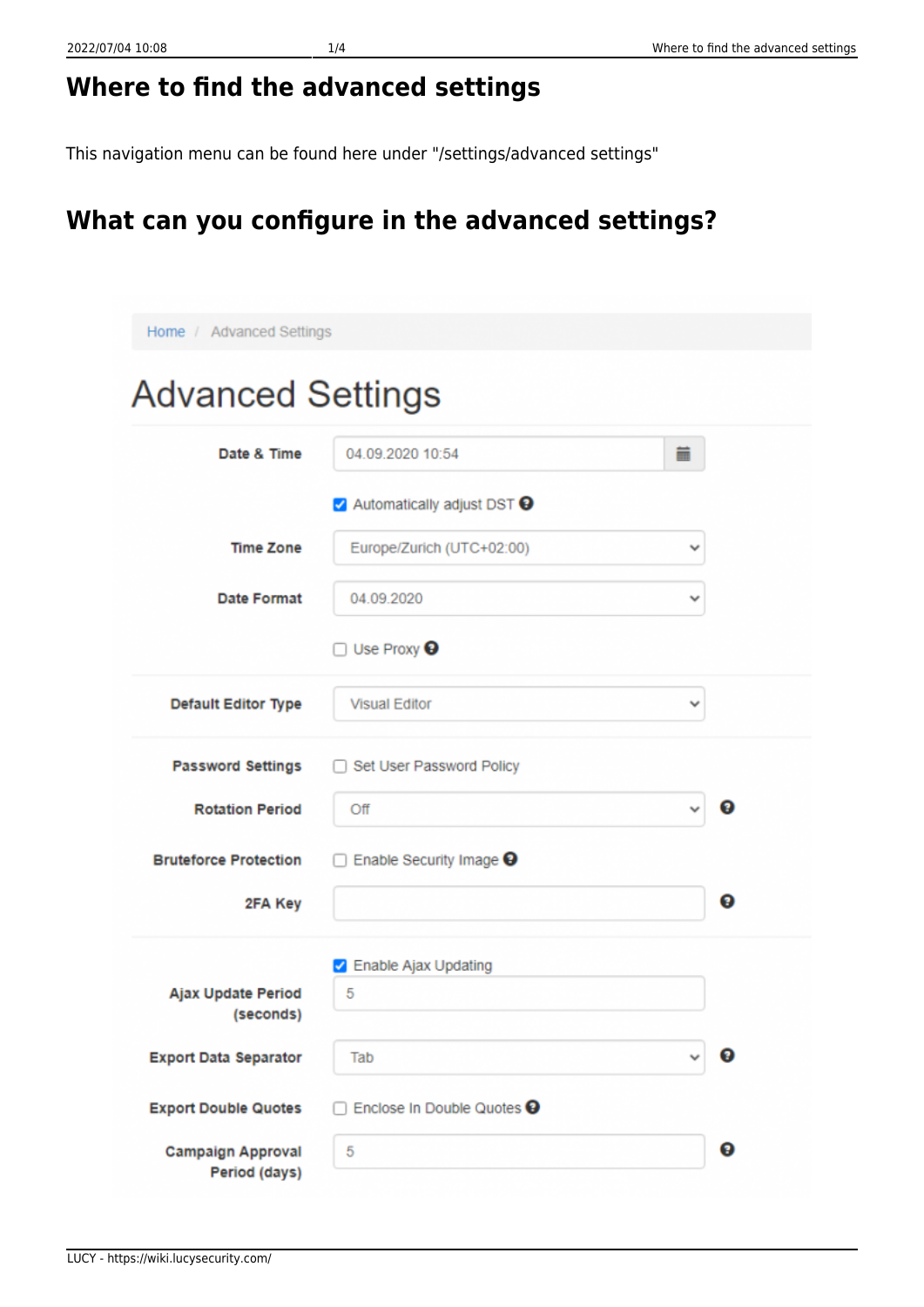|                                                 | Spam Test □ Use Full Blacklist <b>+</b>                            |  |
|-------------------------------------------------|--------------------------------------------------------------------|--|
| <b>Recipients</b>                               | Generate Short Recipient Links <sup>O</sup><br>$\Box$              |  |
| <b>Let's Encrypt</b>                            | Autorenew                                                          |  |
| Campaigns                                       | Disable Campaign Checks                                            |  |
| <b>Benchmark Sharing</b>                        | Send Anonymous Benchmark Data                                      |  |
|                                                 | O Don't ask to send Anonymous Benchmark Data.                      |  |
| <b>Anonymous settings</b>                       | Anonymous Campaign Results                                         |  |
| <b>Use Password-less</b><br>Login               | Enable SAML <sup>O</sup>                                           |  |
| <b>Anonymize Recipient</b><br><b>Attributes</b> | Hide the following fields in Anonymous Campaigns and<br>Scenarios: |  |
|                                                 | Hide Country Attribute                                             |  |
|                                                 | Hide OS Attribute                                                  |  |
|                                                 | Hide Browser Attribute                                             |  |
|                                                 | Hide Location Attribute                                            |  |
|                                                 | Hide Division Attribute                                            |  |
|                                                 | Hide Comment Attribute                                             |  |
|                                                 | Hide Staff Type Attribute                                          |  |
| <b>Use DLP Activation</b><br><b>String</b>      | Enable DLP String <sup>●</sup>                                     |  |
| <b>System Notification</b><br>Email             | noreply@phish.local                                                |  |

In this navigation menu find the possibility to:

- **Save your time zone & time:** Please make sure that you have set the correct time zone. This will allow you to get accurate results in your statistics. You should also run the scheduler with the right timing.
- **Proxy:** Define & save the details of your own web proxy server (outgoing). This is important to receive updates.
- **Default Editor Type:** Choose the default editor type between Code Mirror and Visual Editor.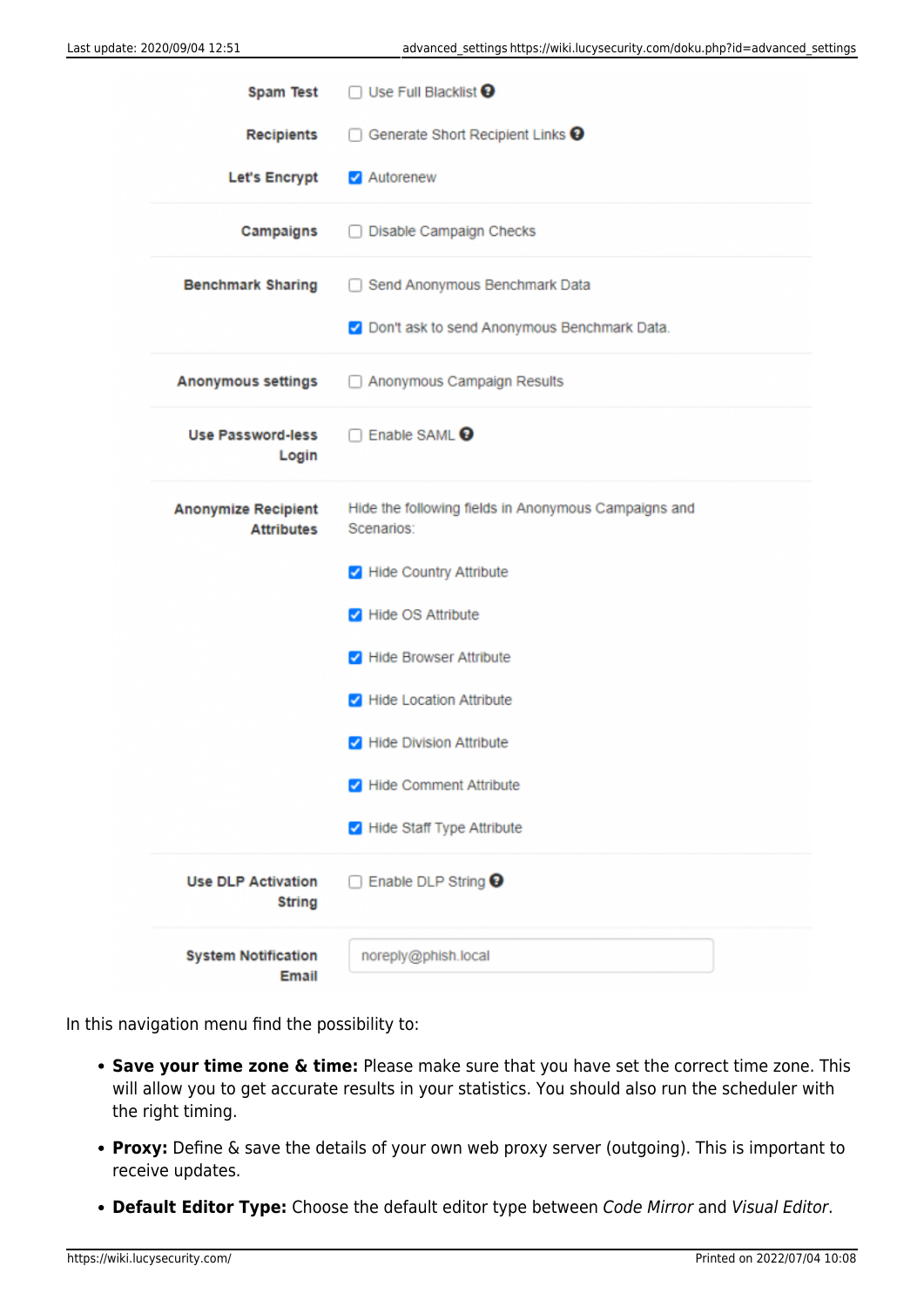- **Login policies:** Protect your access to LUCY. See [here.](https://wiki.lucysecurity.com/doku.php?id=password_policies_login_protection_strong_authentication)
- **Bruteforce protection:** Use security image (CAPTCHA) for the login page to prevent bruteforce attack.
- **2FA Key:** Authy 2FA API key. Please create an account on Authy.com for two-factor authentication.
- **Set Ajax Updating period:** define , how often the client browser will refresh the page (e.g. every 5 seconds).
- **Export Data Separator:** Select a delimeter to separate data in CSV.
- **Export Double Quotes:** Enclose all fields in double quotes to export data.
- **Campaign Approval period:** Supervisor must approve a campaign within this period, otherwise the launch will be rejected.
- **SPAM test:** Define if you want to use the full blacklist (more than 200 URL's will be checked within the campaign which can take up to 20 minutes).
- **Recipients URLs:** Check this to generate short recipient links (maximum 5 alphanumerical sequential characters).
- **Let's Encrypt Autorenew:** Enable the checkbox, if you don't want the certificates in LUCY to expire.
- **Disable Campaign Check:** Enable the checkbox, if you don't want LUCY to perform any campaign checks when you start a campaign.
- **Send Anonymous Benchmark Data:** Enable the checkbox if you want to participate in sending anonymous benchmark data to our server.
- **Don't ask to send Anonymous Benchmark Data:** Activate the checkbox if you want to disable messages asking if you want to send data.
- **Anonymous settings:** Enable the checkbox, if you want to maintain the anonymity of the campaign results.
- **Use Password-less Login:** Allow Users and Endusers to login the system via special links (to generate them please visit Settings→Users→SAML).
- **Anonymize Recipient Attributes:** Hide the fields below in Anonymous Campaigns and Scenarios.
- **Use DLP Activation String:** Add string which contains victims credits to the end of all email bodies sent by Lucy.
- **System Notification Email:** Set the email to be shown for automatic system notification feedback.
- **Factory Reset:** Delete all settings/data on your server (including log files). Please keep in mind also your domains will be deleted.